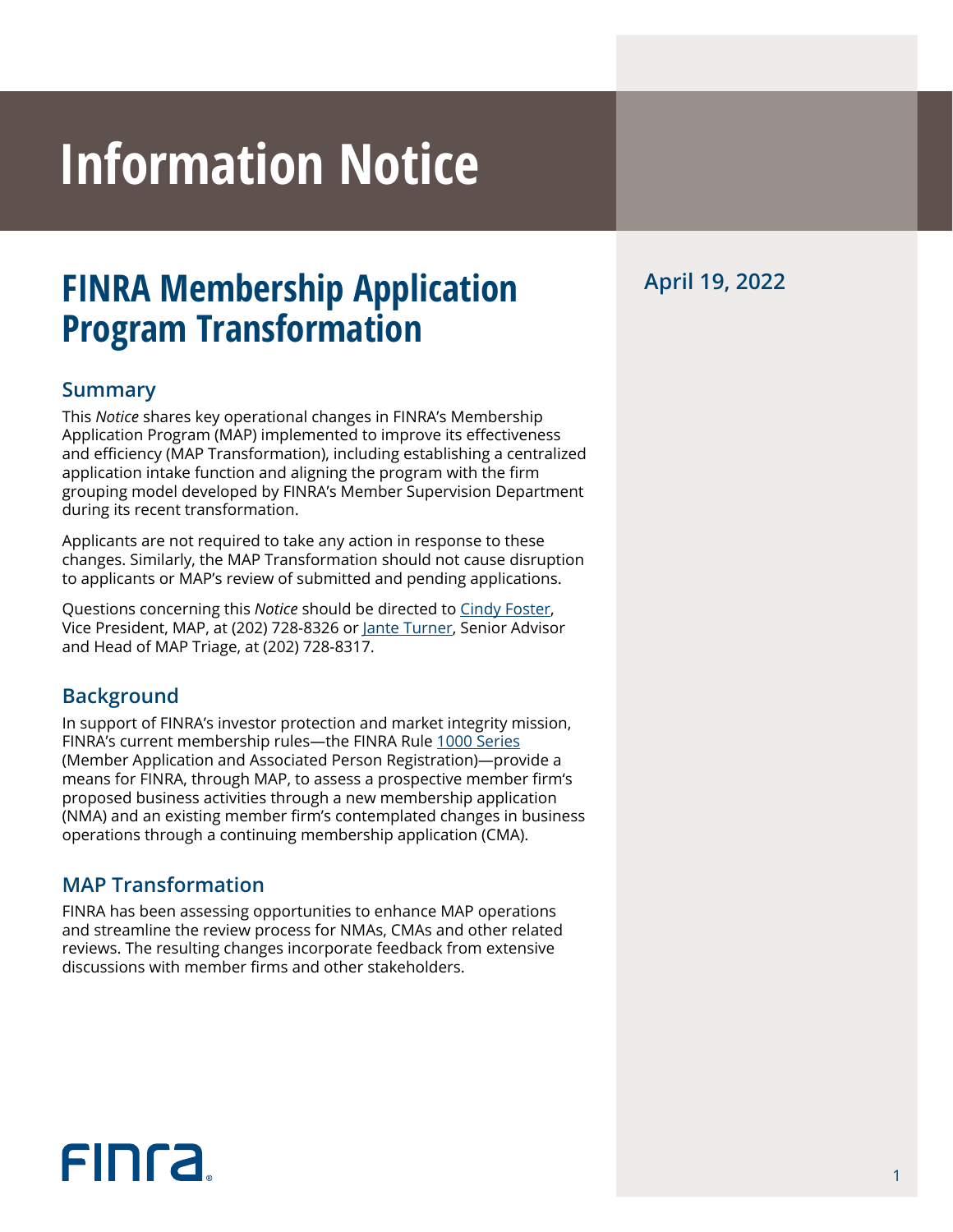#### **New Centralized MAP Intake Function**

As part of the transformation, the MAP team is creating a new centralized MAP Intake function to provide enhanced support to applicants by:

- 1. leading the new streamlined and centralized process for applicants to request early-filing meetings, including tracking and documenting meeting requests;
- 2. managing the new centralized resource for firms when they are completing their applications, including a dedicated telephone number for MAP Intake at (212) 858-4000 (Option 5 – Membership Applications) and email address [MAPIntake@finra.org](mailto:MAPIntake@finra.org); and
- 3. continuing to handle the initial assessment of applications for substantial completeness to commence the review, determining whether applications should be subject to expedited or standard review, and routing applications to the appropriate firm grouping for review.

The MAP Intake function does not replace existing relationships between member firms and their assigned Risk Monitoring teams. Risk Monitoring teams will:

- $\blacktriangleright$  remain firms' main point of contact on changes to firms' business operations, FINRA rules and notices, financial and business conduct requirements, form filing deadlines and compliance resources; and
- ▶ continue to review member firms' submissions (e.g., FOCUS, Audit, Notifications, Rule 4530 filings), including engaging firms with follow-up questions.

#### **Firm Grouping Structure**

We are aligning our MAP examination and review teams with the firm grouping structure that was successfully implemented in FINRA's Examination and Risk Monitoring programs; there are now three primary MAP groupings: Retail; Diversified, Carrying and Clearing, Trading & Executions; and Capital Markets.

The MAP Transformation will help FINRA better respond to industry needs and more effectively confirm whether applicants are prepared for FINRA membership and ready to meet their regulatory obligations.